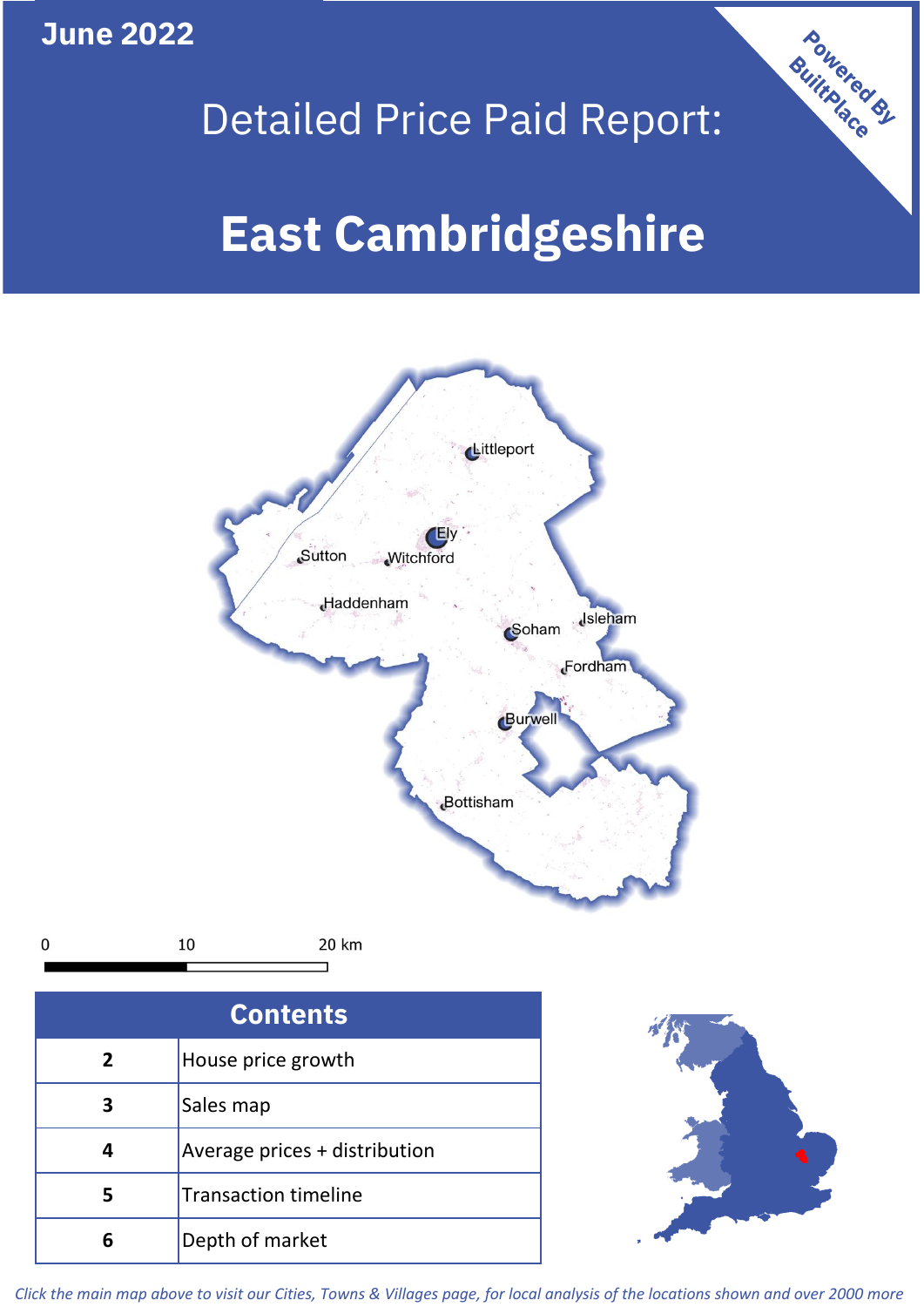## **Headline Data**

|                     | <b>Current level</b> | 3 month  | <b>Annual</b> | 5 year | 10 year |
|---------------------|----------------------|----------|---------------|--------|---------|
| <b>House prices</b> | £338,596             | 5.3%     | 14.7%         | 24.9%  | 83.4%   |
| <b>Transactions</b> | 1,517                | $-11.5%$ | 26.6%         | 10.1%  | 9.3%    |

## **House Price Growth (April 2022 data)**

#### *Annual Change in House Prices*



House prices in East Cambridgeshire grew by 14.7% in the 12 months to April 2022 (based on 3-month smoothed data). By comparison national house prices grew by 10.7% and prices in the East of England grew by 11.6% over the same period.

East Cambridgeshire house prices are now 72.3% above their previous peak in 2007, compared to +64.9% for the East of England and +52.9% across England.



#### *Year-To-Date Change in House Prices, December to April*

Local prices have grown by 7.5% in 2022 so far, compared to growth of 1.6% over the same period last year.

#### *Source: OS OpenData; UK House Price Index (Contains HM Land Registry data © Crown copyright)*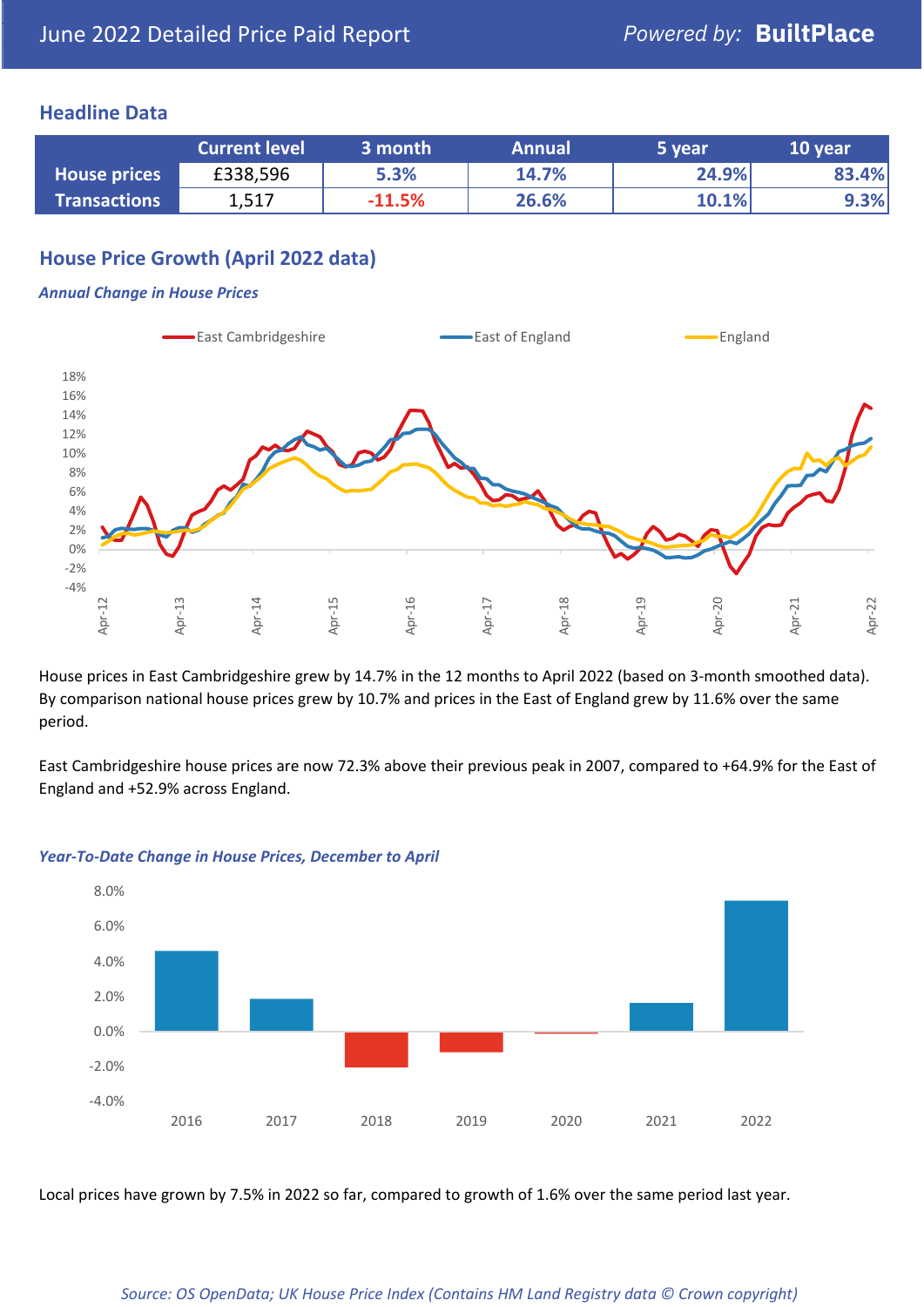## **House Price Map**

## *12 months to April 2022*



*Each point is one postcode, coloured by the average value relative to all sales in this local authority (price bands are LA-specific quintiles).*

## **Map Key**

| Min      | <b>Max</b> |                            |
|----------|------------|----------------------------|
| Up to    | £223,000   | 1st quintile / lowest 20%  |
| £223,000 | £276,000   | 2nd quintile               |
| £276,000 | £351,000   | 3rd quintile               |
| £351,000 | £449,000   | 4th quintile               |
| £449,000 | and over   | 5th quintile / highest 20% |

*Source: OS OpenData; UK House Price Index (Contains HM Land Registry data © Crown copyright)*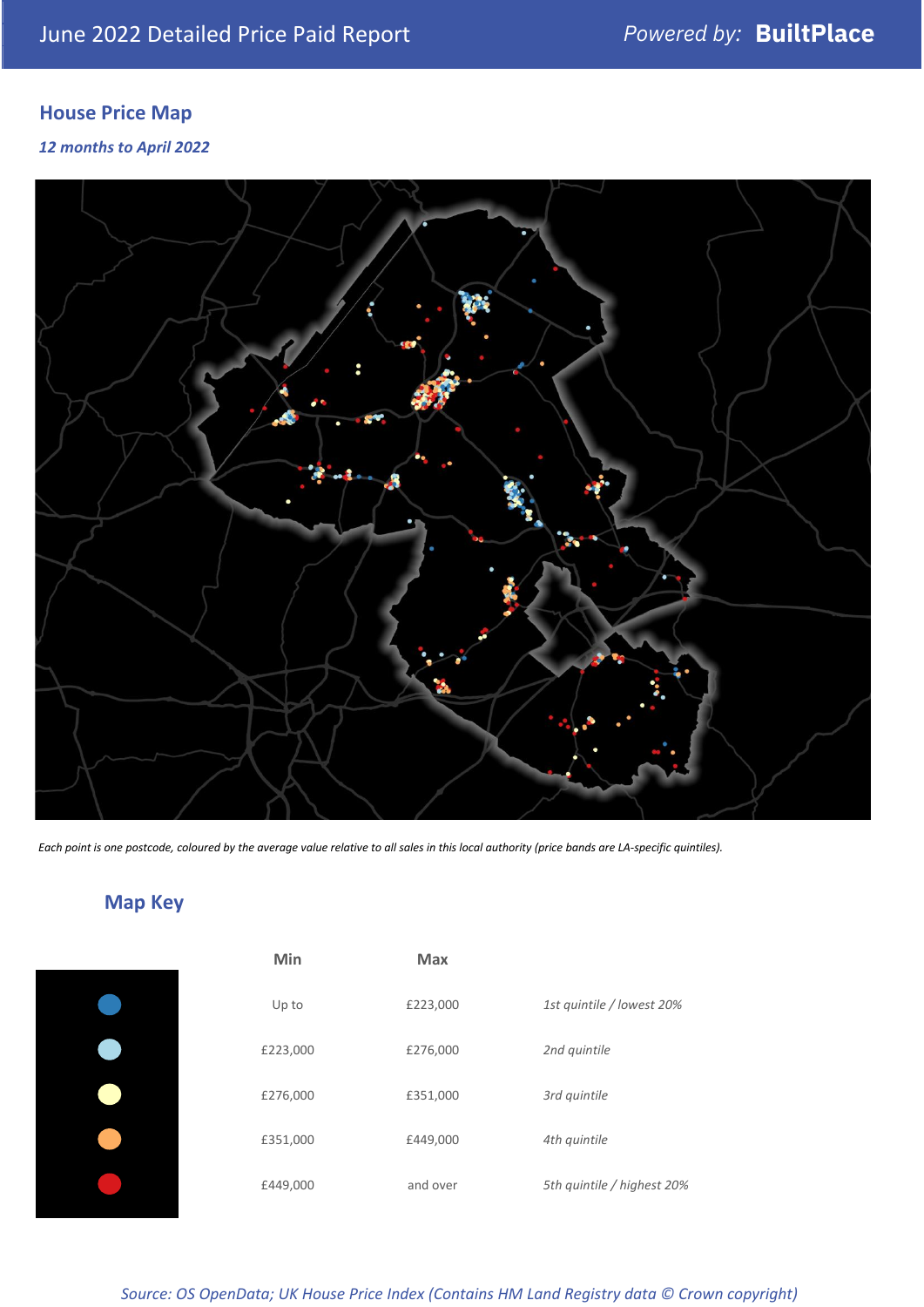## **Average House Price by Property Type**

### *12 months to April 2022*



|                 | <b>New</b>           | <b>Second hand</b> |  |
|-----------------|----------------------|--------------------|--|
| <b>Flat</b>     | No recorded<br>sales | £170,399           |  |
| <b>Terraced</b> | £353,333             | £266,580           |  |
| Semi-detached   | £320,729             | £290,122           |  |
| <b>Detached</b> | £440,547             | £470,173           |  |

## **House Price Distribution by Year**

*All properties, by price band and calendar year (2020 = year to date)*

|                    | 1997 | 2002 | 2007 | 2012 | 2017 | 2019 | 2020 |
|--------------------|------|------|------|------|------|------|------|
| <b>Under £100k</b> | 83%  | 28%  | 4%   | 5%   | 1%   | 1%   | 1%   |
| £100-200k          | 16%  | 55%  | 52%  | 53%  | 21%  | 12%  | 13%  |
| E200-300k          | 2%   | 15%  | 31%  | 28%  | 40%  | 34%  | 33%  |
| £300-400k          | 0%   | 2%   | 8%   | 9%   | 20%  | 26%  | 25%  |
| £400-500k          | 0%   | 1%   | 3%   | 3%   | 10%  | 15%  | 14%  |
| <b>£500k-1m</b>    | 0%   | 0%   | 1%   | 2%   | 8%   | 13%  | 14%  |
| £1-2m              | 0%   | 0%   | 0%   | 0%   | 0%   | 0%   | 1%   |
| <b>Over £2m</b>    | 0%   | 0%   | 0%   | 0%   | 0%   | 0%   | 0%   |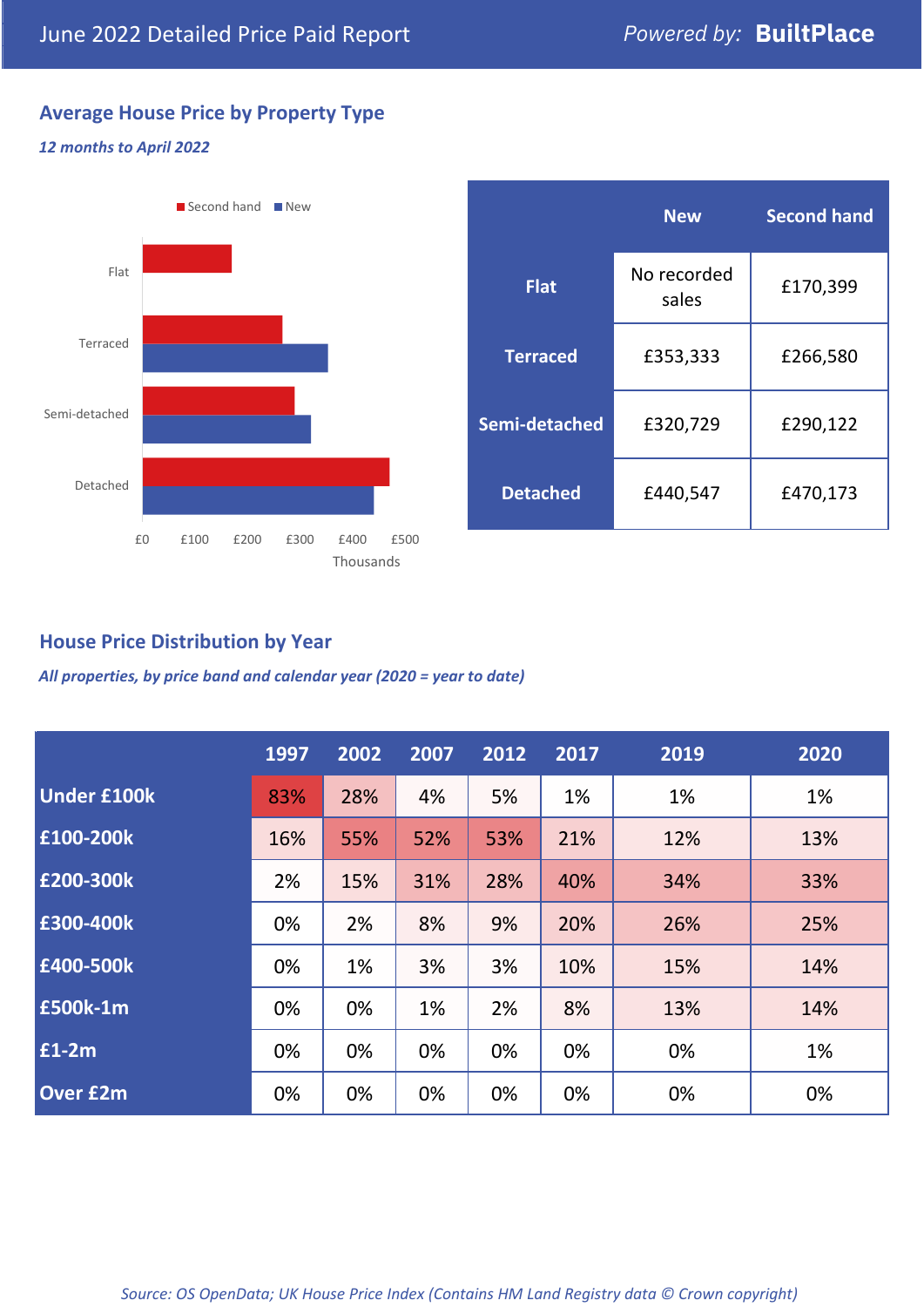## **Transactions (February 2022 data)**

*Annual Transactions, Indexed (2001-05 average = 100)*



There were 1,517 transactions in East Cambridgeshire during the 12 months to February 2022. This is 75% of the average from 2001-05 and suggests activity is below pre-downturn levels.

Transactions in East Cambridgeshire have fallen by 4.5% since 2014, compared to changes of -11.5% for East of England and -7.7% for England.



#### *Cash and New Build Sales as % of Total, by Year*

*Note: The data on this page EXCLUDES transactions identified as transfers under a power of sale/repossessions, buy-to-lets (where they can be identified by a mortgage), and transfers to non-private individuals - i.e. it comprises only Land Registry 'A' data.*